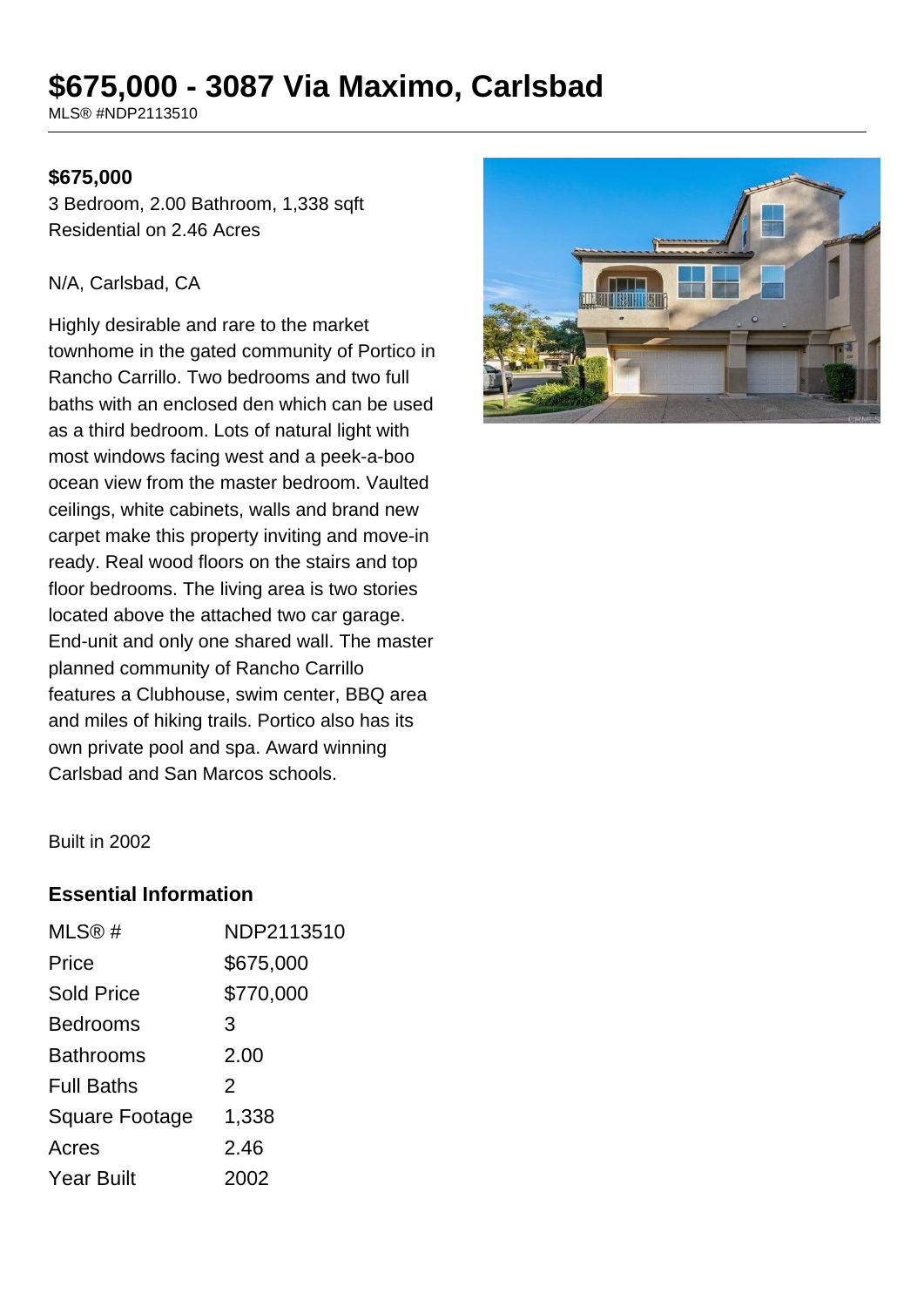| <b>Type</b>   | Residential |
|---------------|-------------|
| Sub-Type      | Townhome    |
| <b>Status</b> | <b>SOLD</b> |

# **Community Information**

| Address      | 3087 Via Maximo         |
|--------------|-------------------------|
| Area         | <b>CARLSBAD (92009)</b> |
| Subdivision  | N/A                     |
| City         | Carlsbad                |
| County       | San Diego               |
| <b>State</b> | CA                      |
| Zip Code     | 92009                   |

## **Amenities**

| # of Garages | 2                 |
|--------------|-------------------|
| View         | Ocean, Peek-A-Boo |
| Has Pool     | Yes               |
| Pool         | Community/Common  |

## **Interior**

| Cooling           | <b>Central Forced Air</b> |
|-------------------|---------------------------|
| Fireplace         | Yes                       |
| <b>Fireplaces</b> | FP in Living Room         |
| # of Stories      | 2                         |

## **Additional Information**

| Date Listed           | December 17th, 2021           |
|-----------------------|-------------------------------|
| Date Sold             | January 19th, 2022            |
| Days on Market        | 6                             |
| Zoning                | R <sub>1</sub>                |
| <b>Listing Office</b> | <b>Keller Williams Realty</b> |

## **Listing Details**

Listing Office Keller Williams Realty

This information is deemed reliable but not guaranteed. You should rely on this information only to decide whether or not to further investigate a particular property. BEFORE MAKING ANY OTHER DECISION, YOU SHOULD PERSONALLY INVESTIGATE THE FACTS (e.g. square footage and lot size) with the assistance of an appropriate professional. You may use this information only to identify properties you may be interested in investigating further. All uses except for personal, non-commercial use in accordance with the foregoing purpose are prohibited. Redistribution or copying of this information, any photographs or video tours is strictly prohibited. This information is derived from the Internet Data Exchange (IDX) service provided by San Diego MLS®. Displayed property listings may be held by a brokerage firm